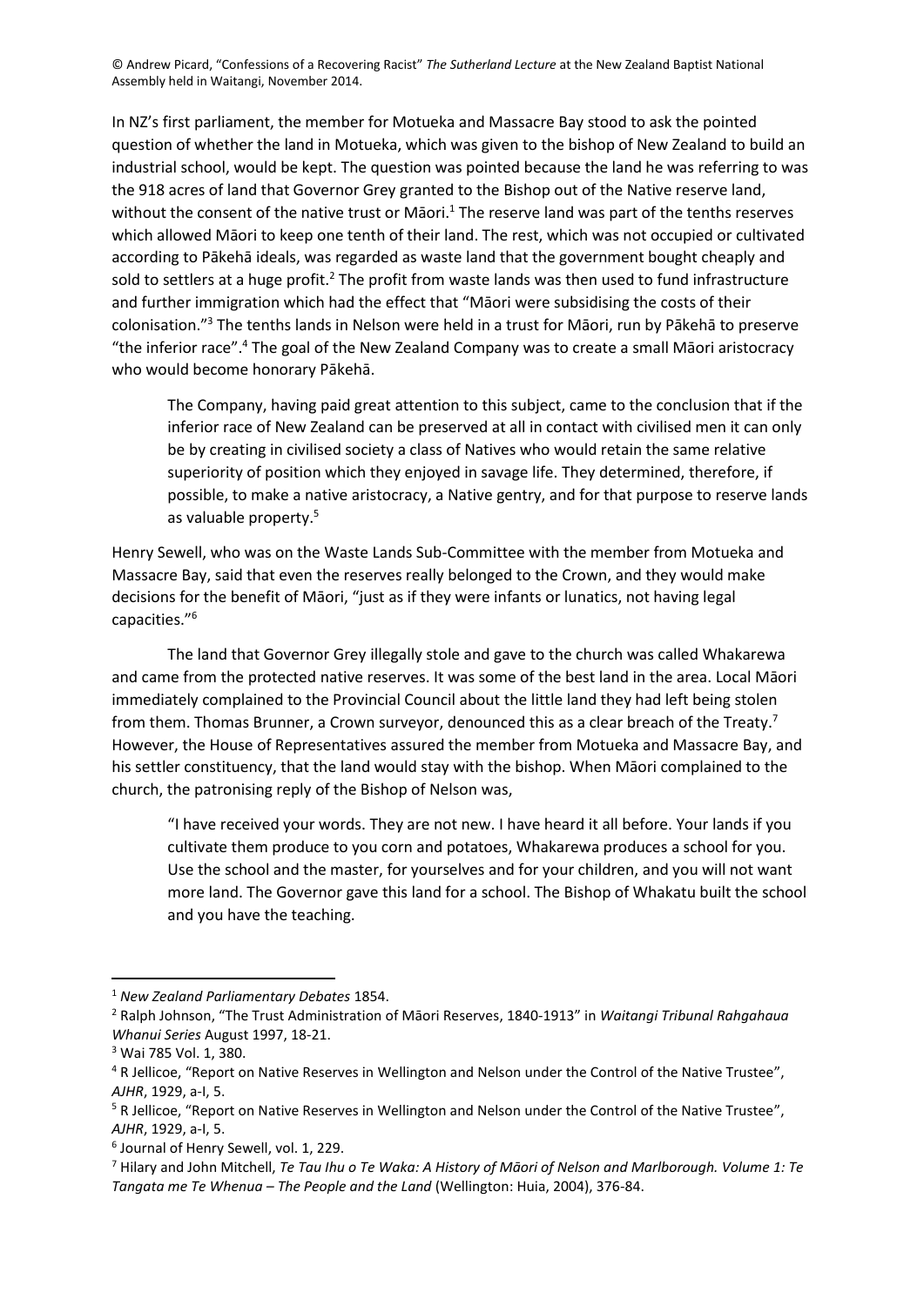Everyone must have a school and must learn, and you would have to pay for a school if the land did not pay for it. You would be twice as rich as you are, if you used your school … Would you like to pay for your school? I am content, I am sure it is good for you as it is. All Pākehās pay for their school, Whakarewa pays for you – Do not pull two ways, we are in a double canoe and must be well fastened together – you have many thoughts – there are seven of you, seven thoughts all different, I am one, one thought, i.e. your good."<sup>8</sup>

The church's intention was to lease the surplus land that was granted so that they could fund the school. Initially, Māori were allowed to remain on the land to help break it in. Once this was completed, they were asked to leave the land that the Government had reserved for them, to make way for European lessees.<sup>9</sup>

The Native School failed. Māori did not want to send their children there because Whakarewa exploited their children for farm labour instead of education; Māori did not want their children boarding away from home in Motueka; and, more importantly, Māori did not want to send their children to that school and give tacit acquiescence to the process of land alienation. <sup>10</sup> But, the church continued to refuse to return the stolen land. Māori objections, petitions and deputations to the government about Whakarewa continued unabated for over 100 years. In the 1980s, the church tried to sell the land of the Whakarewa Estates, causing intense reaction from Māori and many Pākehā. Finally, in 1993, after a 137 year battle, the land that was stolen was given back to Māori.<sup>11</sup>

This is one story among thousands of others that could be recounted by Māori. I recount this story because it raises questions about my identity as a Pākehā Christian. I am a direct descendant of the member for Motueka and Massacre Bay who asked that pointed question. Alfred Christopher Picard is my great, great, great grandfather. When he returned from Auckland, the people of Motueka held a dinner to celebrate him and his work; especially his work on the waste lands. He had fought for the rights of hard working settlers to have access to land that was locked up in the monopolies of the New Zealand Company. His stirring speech was greeted with loud "hear, hears".<sup>12</sup> What my tupuna didn't advocate or ask about was anything to do with Māori. In all his speeches that I've read, there isn't a single reference to Māori. To him, they were simply invisible at a time when Māori made up  $2/3^{rd}$  of the population. It is this question of Pākehā identity in relationship to Māori that I want to explore tonight, on this bi-centennial year that celebrates the relationship of Pākehā and Māori. I want to that do by asking questions of myself and of us as Baptists.

Ani Mikaere has argued that the theory of the natural inferiority of Māori has shaped NZ society to the present day.<sup>13</sup> It shaped my tupuna, and it was subtly passed down to me by family, friends, sports clubs, schools, churches and NZ culture. Mikaere makes the point that the colonisers needed to create myths about the colonised in order to justify the way they treated them. An

<sup>8</sup> Bishop of Nelson to "Māories of Motueka", 29 May 1869. Cited in Hilary and John Mitchell, *Te Tau Ihu o Te Waka: A History of Māori of Nelson and Marlborough. Volume 1: Te Tangata me Te Whenua – The People and the Land* (Wellington: Huia, 2004), 381-82.

<sup>9</sup> Wai 785 Vol 2., 810-11.

<sup>10</sup> Hilary and John Mitchell, *Te Tau Ihu o Te Waka: A History of Māori of Nelson and Marlborough. Volume 1: Te Tangata me Te Whenua – The People and the Land* (Wellington: Huia, 2004), 383.

<sup>11</sup> Hilary and John Mitchell, *Te Tau Ihu o Te Waka: A History of Māori of Nelson and Marlborough. Volume 1: Te Tangata me Te Whenua – The People and the Land* (Wellington: Huia, 2004), 383-84.

<sup>12</sup> "Dinner to A. C. Picard ESQ., and Mr Charles Parker" in *Nelson Examiner and New Zealand Chronicle*, 21 October 1854, 4. Available online: [http://paperspast.natlib.govt.nz/cgi](http://paperspast.natlib.govt.nz/cgi-bin/paperspast?a=d&d=NENZC18541021.2.12)[bin/paperspast?a=d&d=NENZC18541021.2.12](http://paperspast.natlib.govt.nz/cgi-bin/paperspast?a=d&d=NENZC18541021.2.12)

<sup>13</sup> Ani Mikaere, "Kairangi: Expanding a Māori Conception of Excellence" in *He Takuhanga Whakaaro: Conference Proceedings for Tuia Te Ako 2013*, 69.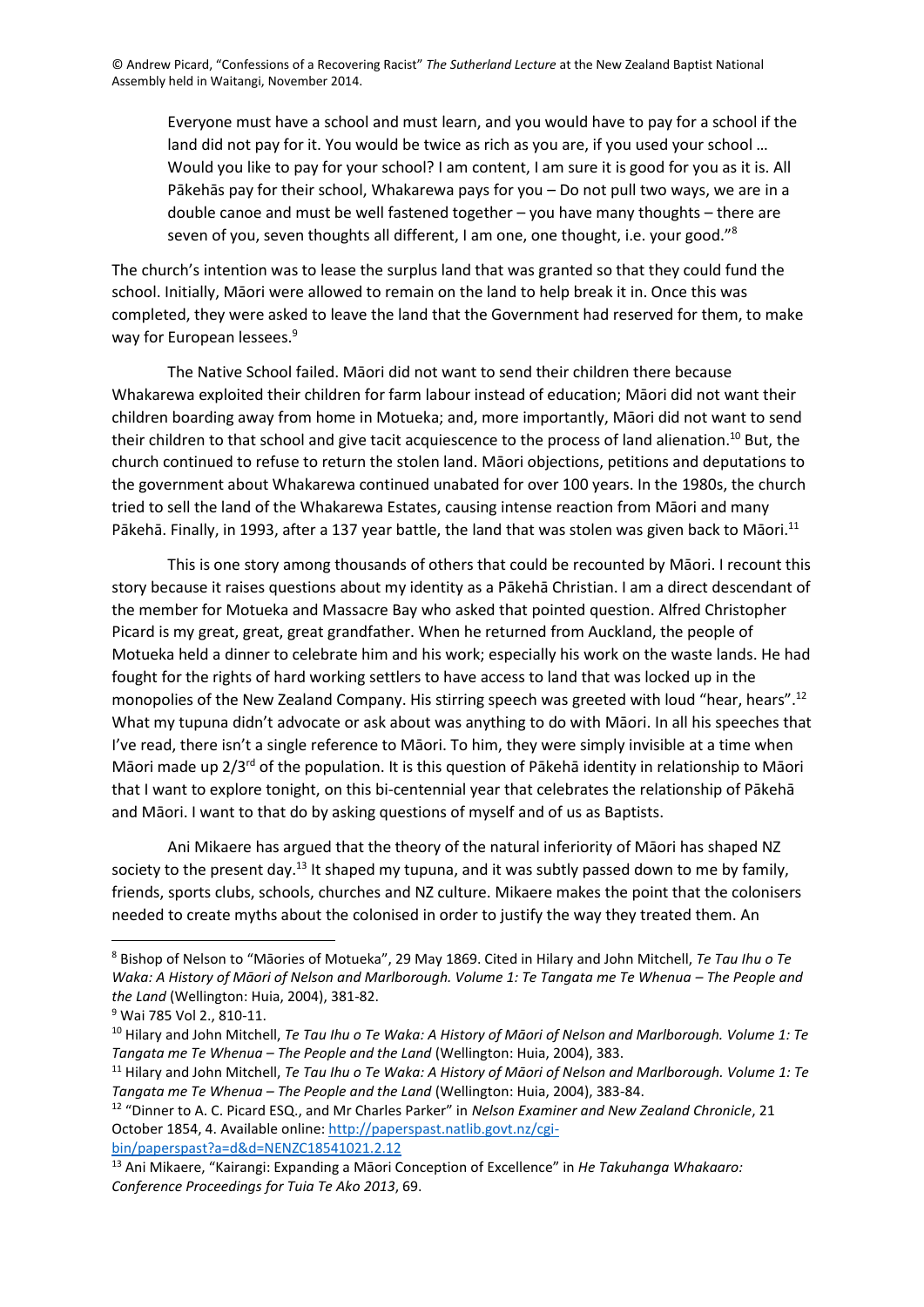essential part of this myth-making was the natural inferiority of Māori to Pākehā, and it continues to shape our culture today. As many have argued, colonisation is not a historical issue, it is a contemporary issue. It's not simply about churches trying to exonerate the early missionaries and show that they weren't such bad chaps after all. It's to truthfully examine our culture and ourselves and ask whether we are participating in the mutual flourishing of Māori and Pākehā, as promised within the covenant bonds of the treaty. It's to notice the impact of the colonising language such as "the poor benighted heathens" or "the devil's children" had upon New Zealand as a nation, both Māori and Pākehā. In my time growing up, it's to notice the same impact from constant jokes that started, "There was an Englishman, Irishman and a Māori…" It's to ask, how many Māori are in leadership in our denomination as Union leaders, College lecturers, pastors or elders? It's to wonder aloud why it took 71 years before a Māori delegate spoke at a Baptist Assembly.

Colonisation is the ongoing process whereby Māori language, customs, culture, fields of knowledge are denigrated and regarded as inherently inferior.<sup>14</sup> Zygmunt Bauman describes the western colonial project as the quest for the pure society – purifying otherness for the sake of togetherness. Otherness and difference are either assimilated into the unchanged status quo or they are expelled beyond the city gates.<sup>15</sup> It is well documented that from 1867 the Native Schools were required by statute to conduct all education in English, and this continued until their disestablishment in 1969. They, along with a variety of other institutions, created assimilationist relationships of Pākehā to Māori: "We're here. Great to meet you, now become like us."<sup>16</sup> Bauman's other category is the exclusion of otherness by laying the stranger to rest in a state of suspended extinction.<sup>17</sup> In Nelson, the idea of the tenths land was to reserve 10% of Māori land in the city so that Māori and Pākehā would be integrated. Whilst this was an ideal before the arrival of settlers, once the settlers themselves arrived, they did not want to relate to Māori. Māori were moved off the prime land of their native reserves to a swampy area away from the city to open their area up for settlers. The reason given by the Provincial Council was, "Many complaints are made of the nuisances caused by the Natives in these houses to residents in the neighbourhood. Their nasty mode of living, the various stenches about their habitations; occasional though perhaps slight indecencies from exposure of their persons; their cooking fires close to adjoining fences, are the subject of these complaints."<sup>18</sup> Bauman's analysis of the colonial relationship with the stranger is helpful. "Resentment spills over everything one can associate with strangers: their way of talking, their way of dressing, their religious rituals, the way they organise their family life, even the smell of the food they like to cook."<sup>19</sup> This fear and resentment of strangers, difference and otherness has played itself in NZ through the relationship of Pākehā to Māori, with devastating effects.

For me, this raises the crucial issue of racism, and the reality that I have grown up a racist. When I confess that I have grown up as a racist, I don't mean that I came from some racist lobby group. I mean something that's far more common and dangerous than that; everyday racism or next-door racism. My relationship to Māori has been deeply shaped by the unspoken assumptions of my natural superiority to Māori, and a large part of my journey in recent years, and in years to come, is the journey of unbelonging to these narratives in order to learn how to live in relationship with

<sup>14</sup> Ani Mikaere, "Kairangi: Expanding a Māori Conception of Excellence", 69.

<sup>15</sup> Zygmunt Bauman, *Modernity and Ambivalence* (Cambridge: Polity Press, 1991), 56.

<sup>16</sup> *A Civilising Mission*, 111.

<sup>17</sup> Zygmunt Bauman, *Postmodernity and Its Discontents* (Cambridge: Polity Press, 1997), 19.

<sup>18</sup> 'Report from Commissioners at Nelson', 2 June. 1858, *AJHR*, 1858, E-4, 2.

<sup>19</sup> Bauman, *Life in Fragments*, 62.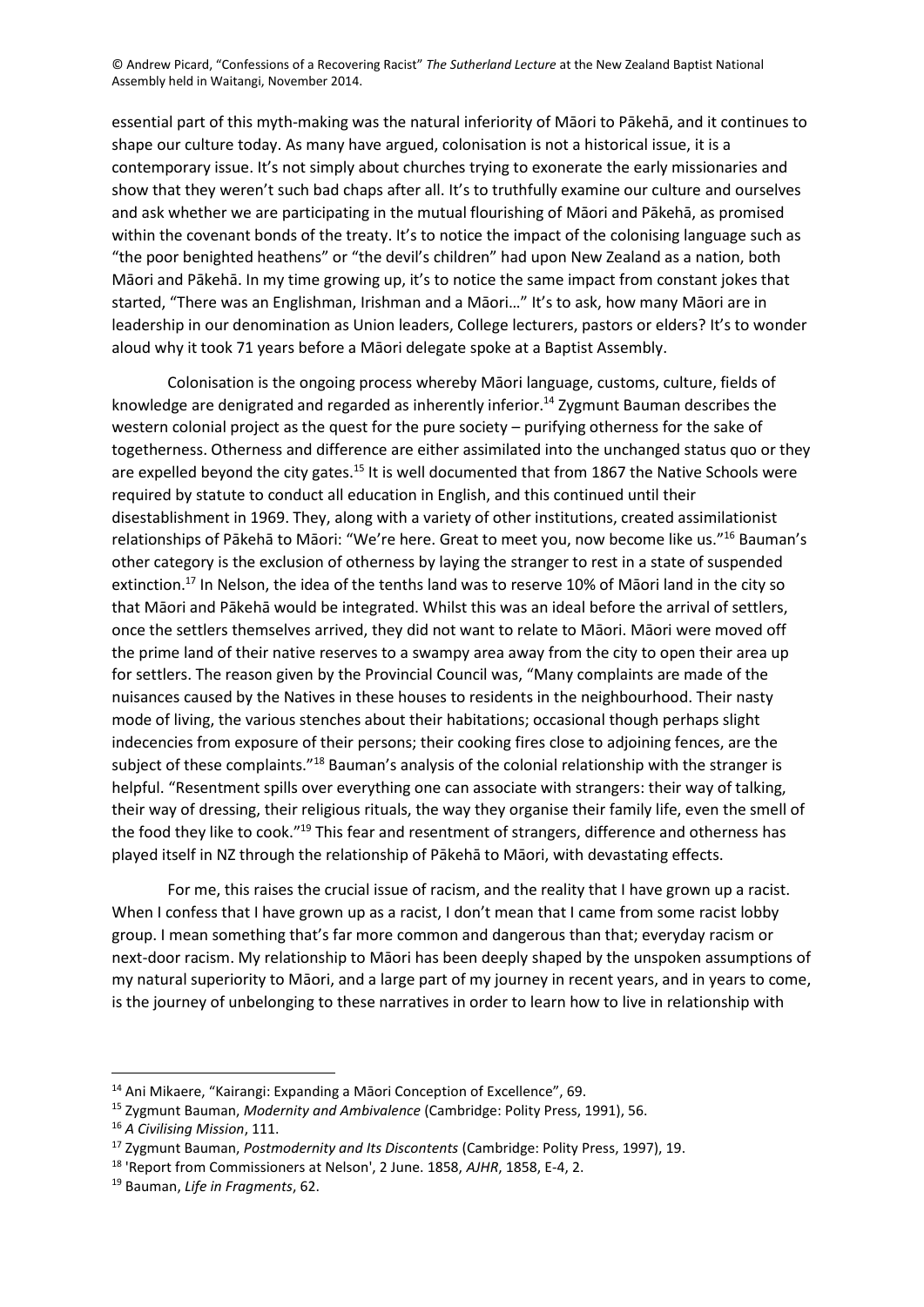Māori. Part of this unbelonging is to confess my sins of colluding with racism and ask for forgiveness in the hope of a new future.

The myth of the natural inferiority of Māori was something I imbibed in all walks of life. I grew up in South Auckland around Māori, and I had Māori friends and neighbours. But growing up around Māori is not the same as growing up with Māori. I grew up around Māori, but I knew very little about Māori culture. It was something that was other, and I thought it had no bearing on my relationship with Māori friends. They were one of "us", and we made sure that their difference did not put a fly is our friendly ointment. Any assertion of Māori identity was quickly assimilated. I remember learning a variety of racist jokes at school, including this racist poem, named "I wish I was a Māori", when I was ten years old:

I wish I was a Māori Oh what a lovely life. Ten kids on social welfare And a big fat lazy wife.

I'd live in state-owned houses No mortgages to pay. A goat to keep the grass down And in the pub all day.

I'd buy a scrap heap Holden Dead battery, use a crank. No warrant, get my petrol From the next door neighbours tank.

I'd feed on bones and puha And fish from out the sea. The guy next door grows vegys Sweet corn and apple trees.

I'd keep me cool all summer Just layzing on the shore. And keep me warm all winter From the wood pile next door.

Each week I'd have a party, "just bring a dozen mates" Next day collect the empties Enough to buy a crate.

And then I'd go to funerals Where the beer flows like the tide. With all my darn relations There's always someone died.

I'm not a Māori I'm white, I work, I'm poor I've spent my whole life supporting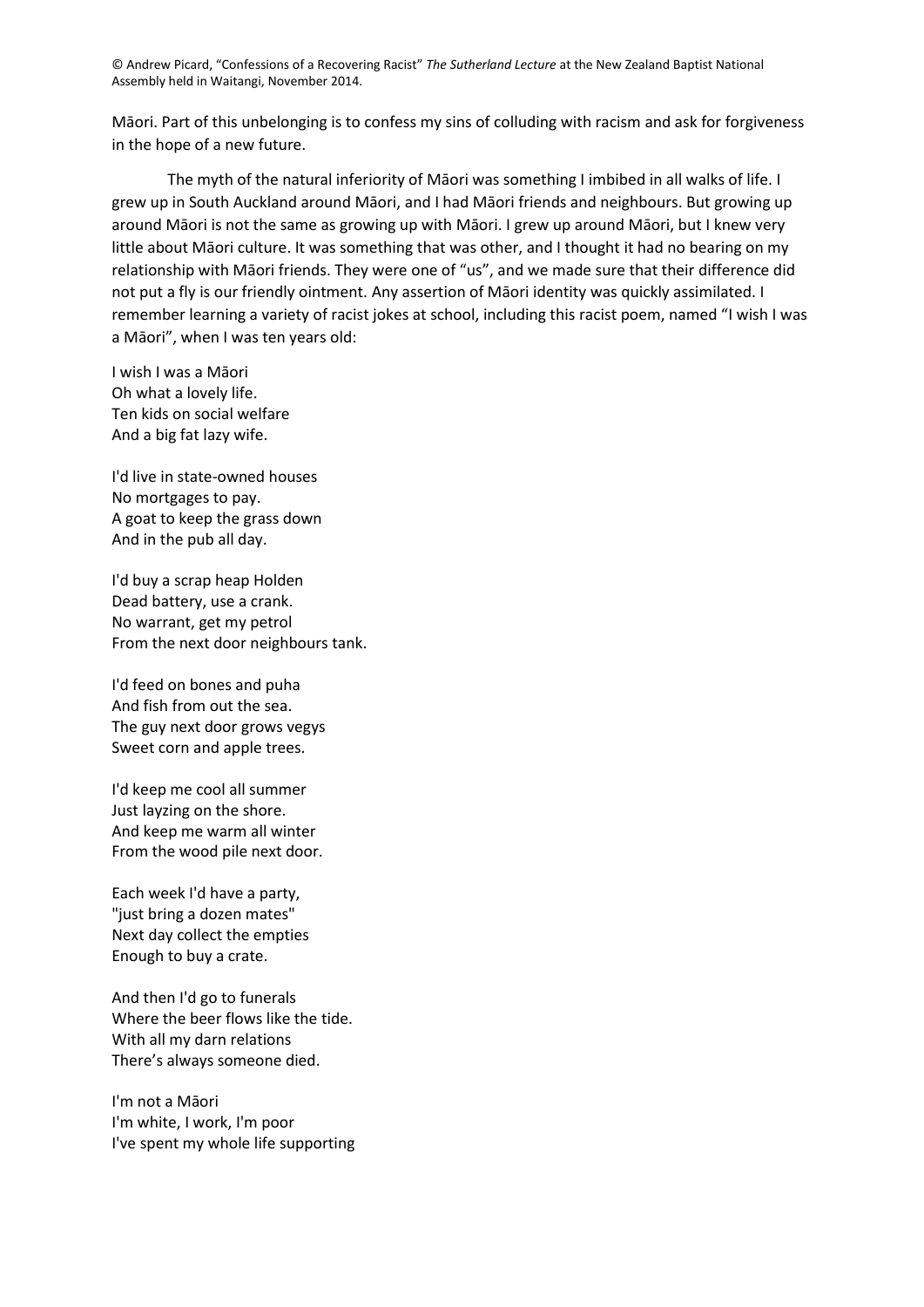## The Mongrel Mob next door<sup>20</sup>

Growing up, I had Māori friends, but I learnt that there was nothing to receive from them. We nicknamed our Māori friends, and giggled about the scholarships they could get. We made sure their difference didn't get in the way of being one of "us". The pattern continued in sport and on the workshop floor as a mechanic. In our fines sessions after a cricket match, we'd mock each other and hand out fines people paid that went towards buying the beers. When the one or two Māori who played the colonial sport took the stand, they were immediately, "\$2, you know why." The reason why was that they were Māori, and the fines session assimilated their otherness into our togetherness. During my time at high school, academic subjects like Latin and French were scaled up, and "non-academic" subjects had their marks scaled down. Apparently the difficulty of language learning depends on race. I was a late bloomer in education, and didn't get very good grades. One report I took home had an A in Māori, with the teacher's comment, "He tino pai, Anaru," and I remember thinking, "if only it was in maths." My wife remembers being told that if she had to learn Māori, she might as well stay home and do something useful. This is the everyday racism I mean.

When we first met, she'd just finished her degree in educational philosophy where she studied alternative education for people who they school system failed. I remember us having a "robust discussion" about Māori, the treaty and education. Drawing on my vast knowledge of the treaty as a twenty year old mechanic, I thought I'd won the argument by spouting my bigotry and racism louder than her. A few years later, I went to study theology and one of the courses was Christianity in Aotearoa with Allan Davidson. I remember I was the only Baptist in the course, and it was a shattering experience for me. By half-way through the course, Allan had outlined many of the broad, and significant, issues of the church's interactions with Māori. I can remember being totally floored by the realities.<sup>21</sup> All that I'd grown up knowing, hearing, believing was undone within the space of a few weeks. I remember feeling embarrassed, angry and betrayed. I asked my first question after Allan outlined the issues of land confiscations: "Why did I have to wait until I got into tertiary education to hear any of this?" A older Māori Anglican replied, "because that's how racism works." At school, I'd learnt English and American history, but never NZ history. History happened somewhere else.

In ministry, we had Māori people come to faith. They were told by one leader to renounce their Māori identity so that they could become Christians. She asked them to get rid of any Māori carvings or artefacts because of the spirits in them. One older Māori kuia started coming to church, and she wanted to give me gift. She asked if I had a ponamu, which I didn't. She went away to her marae and asked her uncle to get some greenstone and carve the ponamu by traditional methods. It took a number of months, and she gave it to me to wear always. I remember the first day I wore it in church, two people came up to me after the service and said, "you're being very PC today." In these situations I might have mumbled a reply, but I lacked the courage and the language to adequately challenge these assumptions.

NZ historians agree that a fundamental shift occurred in NZ society in the late 1960s and early 70s. James Belich suggests that through the domestic process of decolonisation (1960-2000) there was both the 'coming in' of new influences and migrations and the 'coming out' of diversity,

<sup>&</sup>lt;sup>20</sup> Interestingly, the poem remains available in the comments section on many Pākehā blogs. [http://www.whaleoil.co.nz/2013/11/called-tough-guy-wants-lighter-sentence-](http://www.whaleoil.co.nz/2013/11/called-tough-guy-wants-lighter-sentence-maori/)Māori/

<sup>21</sup> See Allan Davidson, *Christianity in Aotearoa*.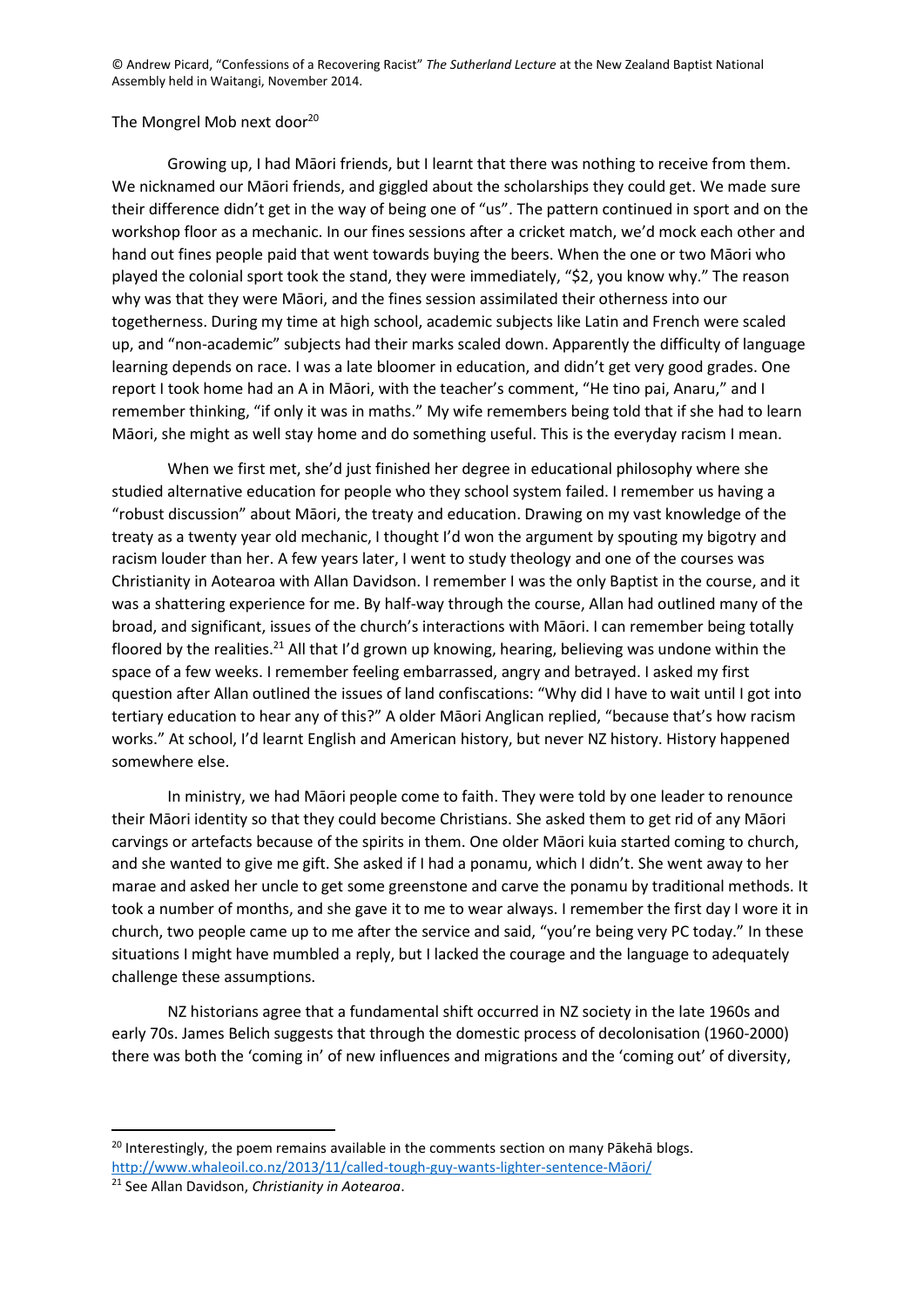otherness and dissent as the settled myths of colonial discourse were challenged and repealed.<sup>22</sup> There was the coming in of influences from outside through TV, air travel and immigration, as well as a coming out of difference and otherness.<sup>23</sup> A significant part of this coming out was the rise of Māori identity and the issues of historical injustices that came to the fore through the development of the Waitangi Tribunal in 1975. With the loss of settler mythologies, the issues of NZ's colonial past came strongly to the surface and meant that both the colonised and the coloniser were renegotiating their self-identity. The Waitangi Tribunal understood its purpose to be a mechanism for truth-telling. "[t]he settlement of historical claims is not to pay off for the past, even were that possible, but to take those steps necessary to remove outstanding prejudice and prevent similar prejudice from arising; for the only practical settlement between peoples is one that achieves a reconciliation in fact."<sup>24</sup> For many Pākehā, this new setting meant learning how to shift from a settler narrative of possession to a manuhiri narrative of belonging in relationship with tangata whenua. The quest for Pākehā identity is not easy. The narrative in NZ, including NZ Baptists, up until the 1960s was that there are no racial problems in our country. R. P. Staples addressed the World Baptist Congress on behalf of N.Z. Baptists and proudly stated, "Our population is only 1,700,000, including 100,000 Māoris, the early inhabitants of New Zealand. Māoris now occupy four seats in Parliament, and I can assure you there is no race problem in New Zealand."<sup>25</sup> We now live in the time when that myth has been exposed, and Pākehā have to learn to move out of our naivety and into a different sort of life.

Many scholars on contemporary Pākehā identity have made the point that the quest for Pākehā identity begins by acknowledging that Pākehā identity only exists in relation to Māori.<sup>26</sup> Europeans in New York or London are not Pākehā. Being Pākehā is defined by being in relationship with Māori. And it is not just any relationship with Māori, but loving and non-violent relationship with Māori and their postcolonial struggle for justice which will change Māori and Pākehā alike. Alistair Reese in his important doctoral work on Pākehā Christian identity, highlights that Pākehā who are searching for a narrative of belonging in relationship with Māori, need to go on a journey of unbelonging.<sup>27</sup> For those on the journey of unbelonging there is the uncomfortable process of rejecting prior convictions, and leaving behind much of what gave their world meaning. This unbelonging and leaving behind often includes family stories, long-held assumptions and a shared discourse that makes sense of the world. It also means confessing the myths that have shaped us, learning new discourses and challenging old assumptions (such as my tupuna). Unsurprisingly, the journey of unbelonging and reframing reality is often a source of conflict. If I want to spoil Christmas dinner I need only mention the treaty of Waitangi or evenly more scandalous is to mention te tiriti o Waitangi. To stand in front of our churches and say "Kia Ora, whanau" is to politicise worship and know that there a conversation to be had with someone at the end of the service.

Unlike Māori, the bi-cultural journey is optional for Pākehā. But if we are to be faithful to the gospel, the church or our society in 21<sup>st</sup> century Aotearoa, is there really an option? For me, to learn

<sup>22</sup> James Belich, *Paradise Reforged: A History of the New Zealanders From the 1880s to the Year 2000*  (Auckland: Penguin, 2001), 465.

<sup>23</sup> James Belich, *Paradise Reforged: A History of the New Zealanders From the 1880s to the Year 2000*  (Auckland: Penguin, 2001), 465.

<sup>24</sup> Waitangi Tribunal, *The Taranaki Report: Kaupapa Tuatahi: Wai 143*, Wellington: GP Publications, 1996, 315. <sup>25</sup> *New Zealand Baptist* (NZB), October 1947, 294.

<sup>&</sup>lt;sup>26</sup> Avril Bell, "Dilemmas of Settler Belonging: Roots, Routes and Redemption in New Zealand National Identity Claims," *The Sociological Review* 57 (2009): 159.

<sup>&</sup>lt;sup>27</sup> Alistair Reese, "Reconciliation and the Quest for Pākehā Identity in Aotearoa New Zealand" Unpublished PhD Thesis, University of Auckland, 2013, 64-65.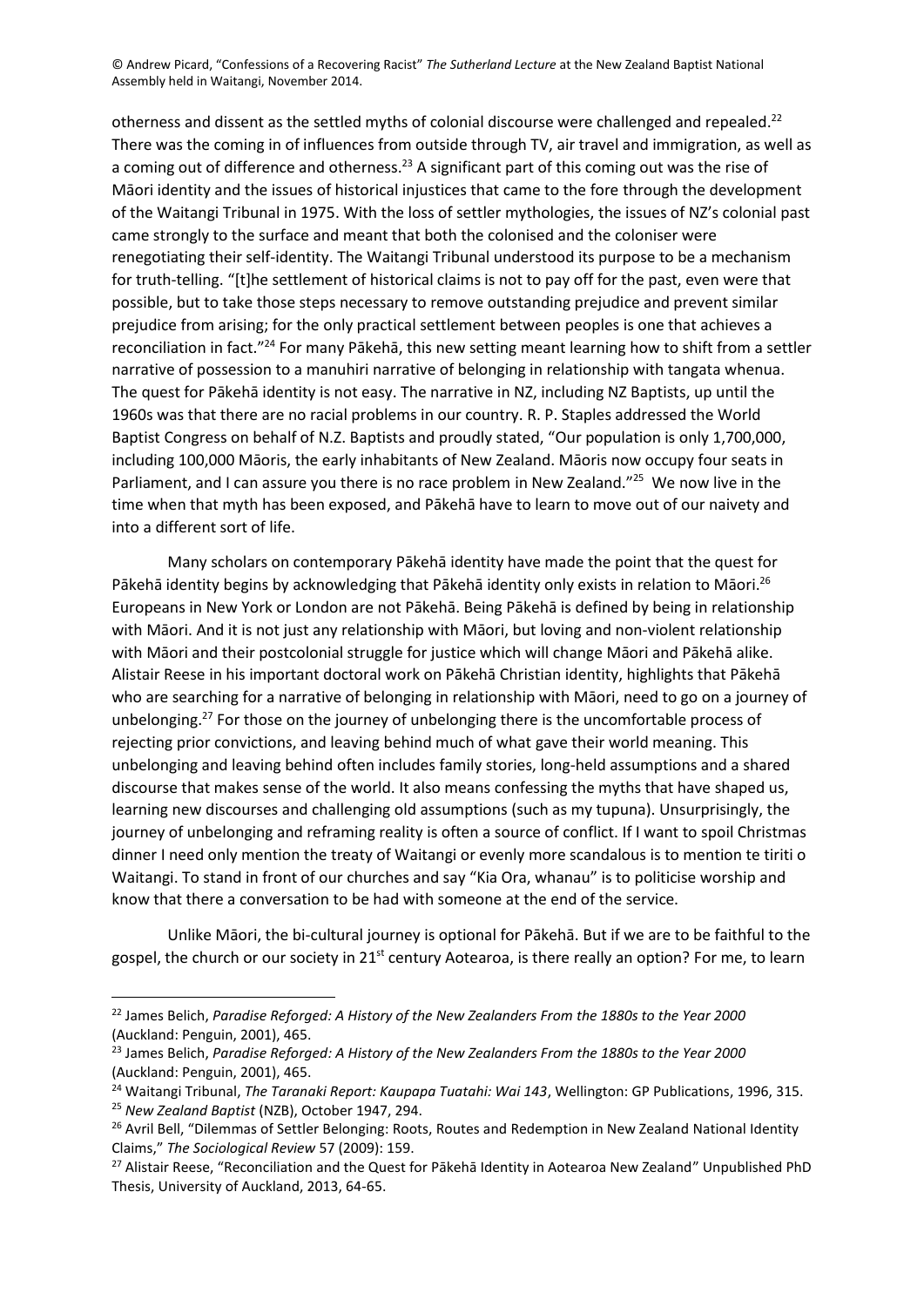to live in relationship with Māori means refusing to collude with the narratives of racism which I'm often entrenched in. It is to refuse to collude with myth-making or rewriting the past in my favour. I've thought, why don't we just forgive and forget so that we can move forward together? This call to forgetfulness about our past is often part of an avoidance mechanism. "Let's not face the uncomfortable past (let alone the present) and move forward as one big forgetful family." But many Māori ask that instead of forgetting the past to move forward, we learn to remember.<sup>28</sup> To forget the past is to dishonour the many Māori who lost their lives, their land, their language, their culture and their security, and it means we remain silent on the myths that perpetuated this story—myths such as the natural inferiority of Māori.<sup>29</sup> As uncomfortable as it may be, remembering rightly allows us to face the truth and offer the hope of a different future. At his table, our Lord commanded us to learn to live in the present through memory and hope.

## Remembering New Zealand Baptists and Māori

For many in our churches, this is a year to celebrate the coming of the gospel to NZ. The coming of Samuel Marsden to NZ is the important and complicated story of the Anglicans, followed by the Wesleyans and the Catholics. Whilst these are NZ's important and complicated stories in general, they're not the NZ Baptist story in particular. NZ Baptist's relationship with Māori is not one that's well known nor often told. Many Baptists sense that we have a story, and that it's probably bad, but we don't know it.

This year marks the 131<sup>st</sup> anniversary of NZ Baptist's first Māori mission that emerged out of the Auckland Baptist Tabernacle. An American Baptist, William Snow had moved to the area of Te Wairoa to see if the mineral pools could help his disability. In conjunction with the Haszard family, who taught led the Native School at Te Wairoa, Snow offered to pay half the salary of a Baptist missionary in the area. Thomas Spurgeon wrote to his Father Charles Spurgeon to send a graduate from Spurgeon's College.<sup>30</sup> He sent William Fairbrother to become the first Baptist missionary to Māori in 1883. Upon Fairbrother's arrival, Spurgeon wrote, "A fair brother is going to proclaim the gospel to his dark brethren. In this we do and will rejoice."<sup>31</sup> In January of 1883, Spurgeon wrote with delight of the Baptist Māori Mission, "We may venture to hope that the NEW ZEALAND BAPTIST will have to chronicle, in years to come, the ingathering of the heathen in this our adopted land through the preaching of our own men."<sup>32</sup> In a little more than two years, Spurgeon's great hope was gone and it did not return for 70 more. Local Māori sent a letter to the Tab with one request, "Can you please remove Mr Fairbrother". Whilst Fairbrother had made some progress, his puritanical views on alcohol and tobacco gave him little love for Māori. Roy Bullen suggests that Fairbrother's tendency was "to despise the sin and the sinner."<sup>33</sup> The myth of Māori inferiority, which was common in the day, was deeply entrenched in Baptist assumptions. At the end of the first year, Fairbrother wrote, "I only hope that by-and-bye I shall be able to exert greater influence over the poor dark Māori."<sup>34</sup> As a passionate Blue-ribbon man, when a local Māori appeared drunk, Fairbrother refused to preach in that "polluted place" again. He wasn't beyond throwing his walking

<sup>&</sup>lt;sup>28</sup> Ani Mikaere, "Are We All New Zealanders Now? A Māori Response to the Pākeha Quest for Indigeneity," in *Colonising Myths – Māori Realities: He Rukuruku Whakaaro* (Wellington, Huia, 2011), 104-105.

<sup>&</sup>lt;sup>29</sup> Ani Mikaere, "Are We All New Zealanders Now? A Māori Response to the Pākeha Quest for Indigeneity," in *Colonising Myths – Māori Realities: He Rukuruku Whakaaro* (Wellington, Huia, 2011), 106-107.

<sup>30</sup> R. F. Keam, *Dissolving Dream: The Impossible Story of the First Baptist Māori Mission* (Auckland: R. F. Keam, 2004), 64-70.

<sup>31</sup> NZB, 1882, 187.

<sup>32</sup> NZB, Jan 1883, 193.

<sup>&</sup>lt;sup>33</sup> Roy Bullen, "The Failure of a Mission" New Zealand Baptist Archive, MA 127, 2.

<sup>34</sup> NZB, Dec 1883, 370.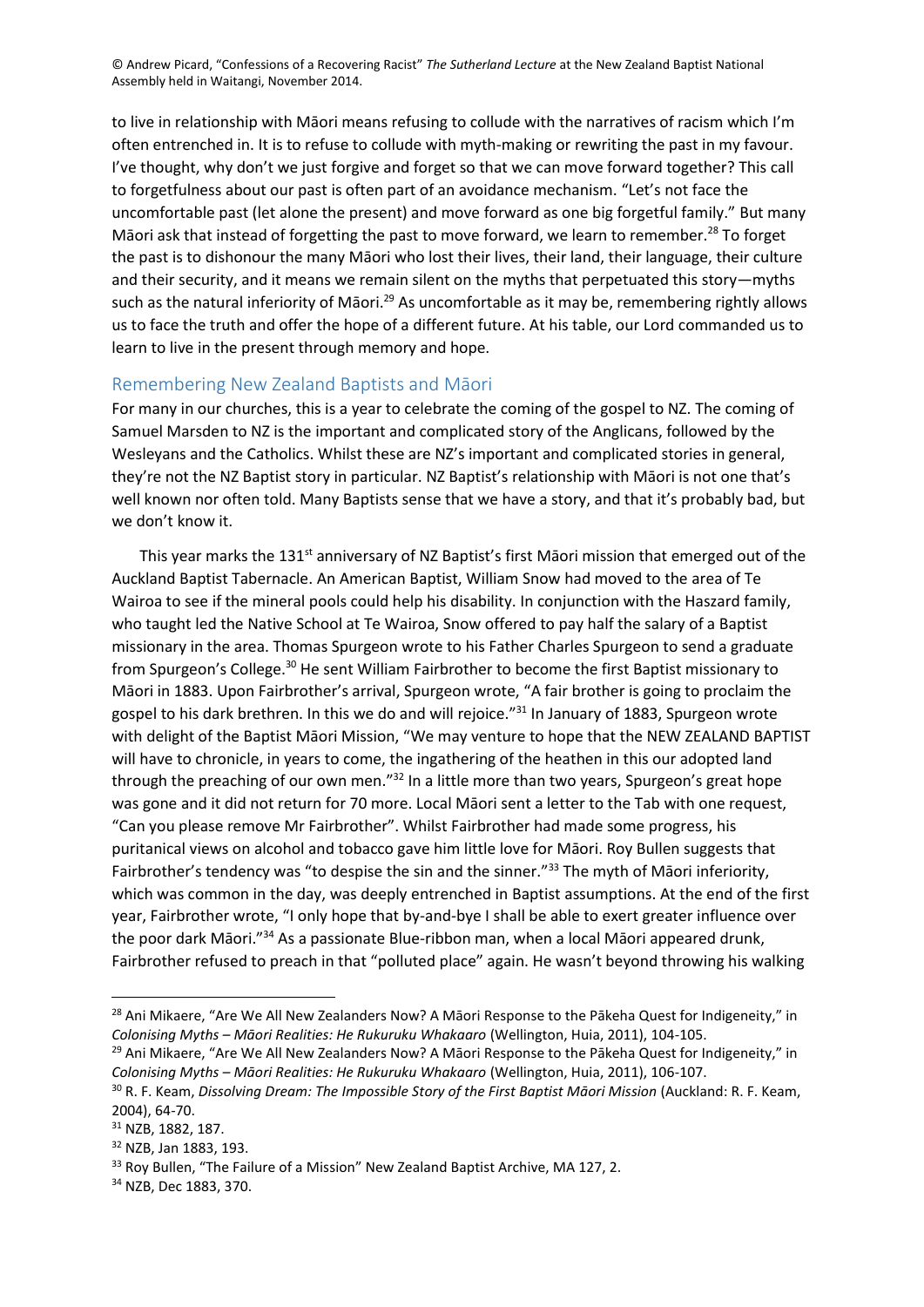stick at Māori women who caused disturbances in his meetings. Pipes were snatched out of the mouths of Māori men, followed up with sharp public rebuke. When the meetings went over time, and his schedule needed him elsewhere, Fairbrother simply left.<sup>35</sup> It turns out that in the eyes of Māori, he wasn't such a "fair brother" after all.

With the fading of the first mission, there were regular petitions to the Baptist Union to start another Māori mission. The Canterbury/Westland Association wrote the Union asking for greater focus on Home Missions, especially "amongst the miners and those of our own race who are living where no sound of the Gospel ever strikes their ears, and evangelising work amongst the swarthier skins worn by our Māori brothers."<sup>36</sup> Official investigations found that a Māori mission wasn't feasible because of expense. One minister, returning back the UK, said that when it comes to Māori, we do nothing. He pleaded for the rise of a mission to the pagans of our own land.<sup>37</sup> The only thing he managed to raise was the anger of the Secretary of NZBMS. H. H. Driver's terse response said it was convenient that the minister suddenly became interested in Māori mission just as he was leaving. Driver gave three reasons that such a mission was not possible:

- The mission could not fund the work in India and a Māori mission;
- Other denominations had much longer and stronger historical links to Māori and it could be left to them;
- It was better for Baptists to put their money into permanent races, like the Indians, rather the Māori race whose extinction was inevitable.<sup>38</sup>

Interestingly, only 17 years earlier, when the mission to Te Wairoa was underway, Thomas Spurgeon dismissed the idea of the dying out of Māori. "The rising generation at Wairoa is particularly interesting. Signs of the "dying out" of the Māori race are not abundant thereabouts—indeed it is rather the other way."<sup>39</sup> Baptists flip-flopped on the theory of the dying out of Māori once again in 1949 when they agreed to investigate the possibility of another Māori mission. "The work Baptists began among our Māori people last century was allowed to die. It was not a united venture and it was widely believed the whole Māori race was dying. Under the strong leadership of Rev. Alfred North and missionaries like Rev. Charles Carter the missionary enthusiasm of New Zealand Baptists was diverted to India. But time has proven that the Māoris have no intention of dying as a race."<sup>40</sup> Either the fortunes of Māori as a race followed Baptist decision-making, or the "dying out" theory was a convenient arrow which Baptists shot into the air when needed, and painted a bulls-eye wherever it landed.

In the 70 intervening years between the first and second Baptist Māori Mission, without the relational engagement with Māori, discussion about Māori was limited, speculative and sometimes weird— like the suggestion that the Māori word for "pa" resonates with the English word for father, and this proves that we all descend back to one common ancestor.<sup>41</sup> Perhaps more disturbing is the waxing lyrical of how the land wars were really over the English failing to keep their word on

<sup>&</sup>lt;sup>35</sup> Roy Bullen, "The Failure of a Mission" New Zealand Baptist Archive, MA 127, 1-2. See also A. D. Mead, "Baptist Mission to the Māoris: An Early Venture and a New Beginning" *Bulletin of the New Zealand Baptist Historical Society* 4 (December 1954): 1-2.

<sup>36</sup> NZB, Oct 1892, 159.

<sup>37</sup> NZB, May 1900, 66.

<sup>38</sup> NZB, June 1900, 82.

<sup>39</sup> NZB, 1882, 241.

<sup>40</sup> NZB, Nov 1958, 557.

<sup>41</sup> NZB, Jan 1908, 16.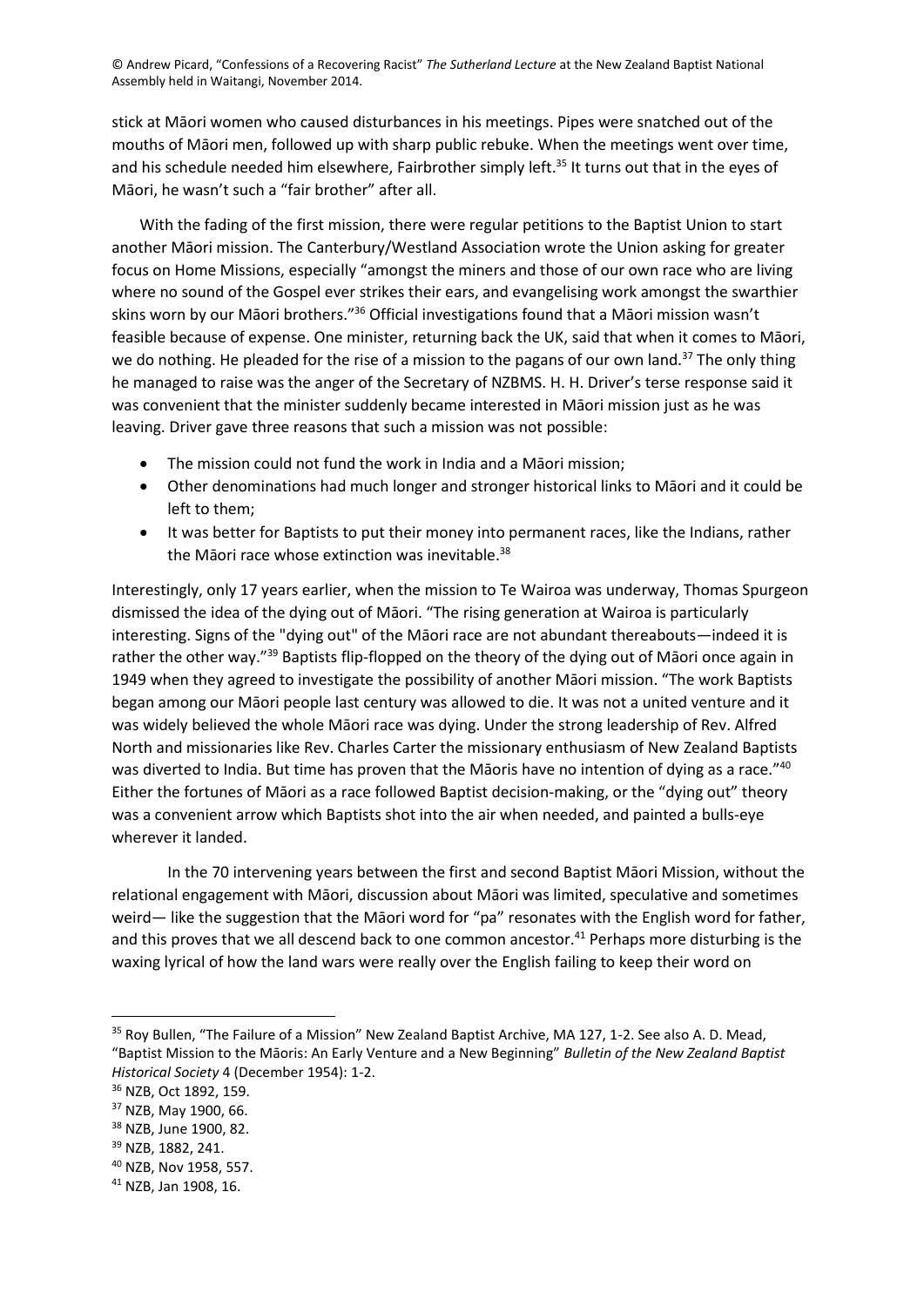prohibition, not land.<sup>42</sup> The most common Baptist fable about Māori was the speculated mission of Samuel Pearce to Māori in 1789. Pearce's speculated journey was found in the publication of Pearce's biography, *Samuel Pearce: The Baptist Brainerd* by S. Pearce Carey, which was listed among books every Baptist should buy. <sup>43</sup> Pearce was a very highly regarded Baptist missionary pioneer, whose portrait hung on the wall of the Baptist College dining room,<sup>44</sup> and New Zealand Baptists latched on to this reference to a proposed Baptist mission to Māori. They celebrated the idea that, had Pearce followed through, Baptists would have probably conducted the first mission to Māori, instead of Marsden.<sup>45</sup> This story became part of Baptist folklore and was an often repeated Baptist fable.<sup>46</sup> Pearce was a friend of William Carey, the great Baptist missionary, who had earlier recorded the need for mission to New Zealanders (Māori) because, "They [Māori] are in general poor, barbarous, naked pagans, as destitute of civilization, as they are of true religion." <sup>47</sup> However, the plans of Pearce and Carey to come to New Zealand via Australia in 1786, did not eventuate. This did not stop New Zealand Baptists from celebrating their ponderings. The story was regularly repeated in the *Baptist* and it even made its way into the series on NZ Baptist history, *A Handful of Grain*. 48 This celebration of "what could have been", perhaps captures an element of the NZ Baptist story with Māori. Baptists were passionate about the idea of mission and ministry with Māori, but less enamoured by the reality. Regular stories were told of missionaries engaged in Māori mission, but these did not prompt a Baptist Māori mission. Baptists were passionate mission people, but mission seems more exotic through stories than lived reality. Mission always sounds and seems exotic from a distance, but living in relationship with those who are different and other is difficult, fraught and messy, and likely to demand change on all sides.

Without relationship with Māori, Baptists often uncritically celebrated veterans of "the Māori Wars". Veterans who fought in government campaigns were regularly celebrated within the pages of the *Baptist.* One veteran of the Waikato campaign against the Māori uprising was honoured at his passing in 1915, along with his "gallant regiment".<sup>49</sup> This was just 10 years before a Royal Commission was launched into the injustices of the Waikato invasion of the King Country, which the Crown later acknowledged as a raupatu (confiscation). The Manukau Report of the Waitangi Tribunal (1985) concluded: "all sources agree that the Tainui people of the Waikato never rebelled but were attacked by British troops in direct violation of Article II of the Treaty of Waitangi." <sup>50</sup> Where Māori concerns intersected with Baptist concerns, Baptists became interested in Māori. This was especially the case with alcohol. Baptists passed a strongly worded resolution supporting the protests against attempts to remove prohibition in the King Country.<sup>51</sup> This was something which Māori themselves were protesting. However, when it came to issues that mattered to Māori, such as the Royal Commission into the invasion of the King Country on two years later, Baptists remained silent. Without the relationships with Māori, the issues were simply not seen nor engaged.

<sup>48</sup> NZB, Aug 1913, 142-43. See also Paul Tonson, *A Handful of Grain: The Centenary History of the Baptist Union of N.Z. Volume 1—1851-1882* (Wellington: The N.Z. Baptist Historical Society, 1982), 25.

<sup>49</sup> NZB, June 1915, 113.

<sup>42</sup> NZB, Oct 1924, 218.

<sup>43</sup> NZB, June 1914, 109.

<sup>44</sup> NZB, July 1942, 204.

<sup>45</sup> NZB, Aug 1913, 142.

<sup>46</sup> NZB, Aug 1913, 142-43; NZB, Oct 1949, 286; NZB Oct 1949, 289; NZB, Dec 1954, 274; NZB, Sept 1955, 210; NZB, Nov 1956, 273; and NZB, Dec 1961, 322.

<sup>47</sup> William Carey, *An Enquiry into the Obligations of Christians, To Use Means for the Conversion of the Heathen*  (Didcot: Baptist House, 1991), 89.

<sup>50</sup> <http://www.legislation.govt.nz/act/public/1995/0058/latest/DLM369893.html>

<sup>51</sup> NZB, Sept 1923, 166.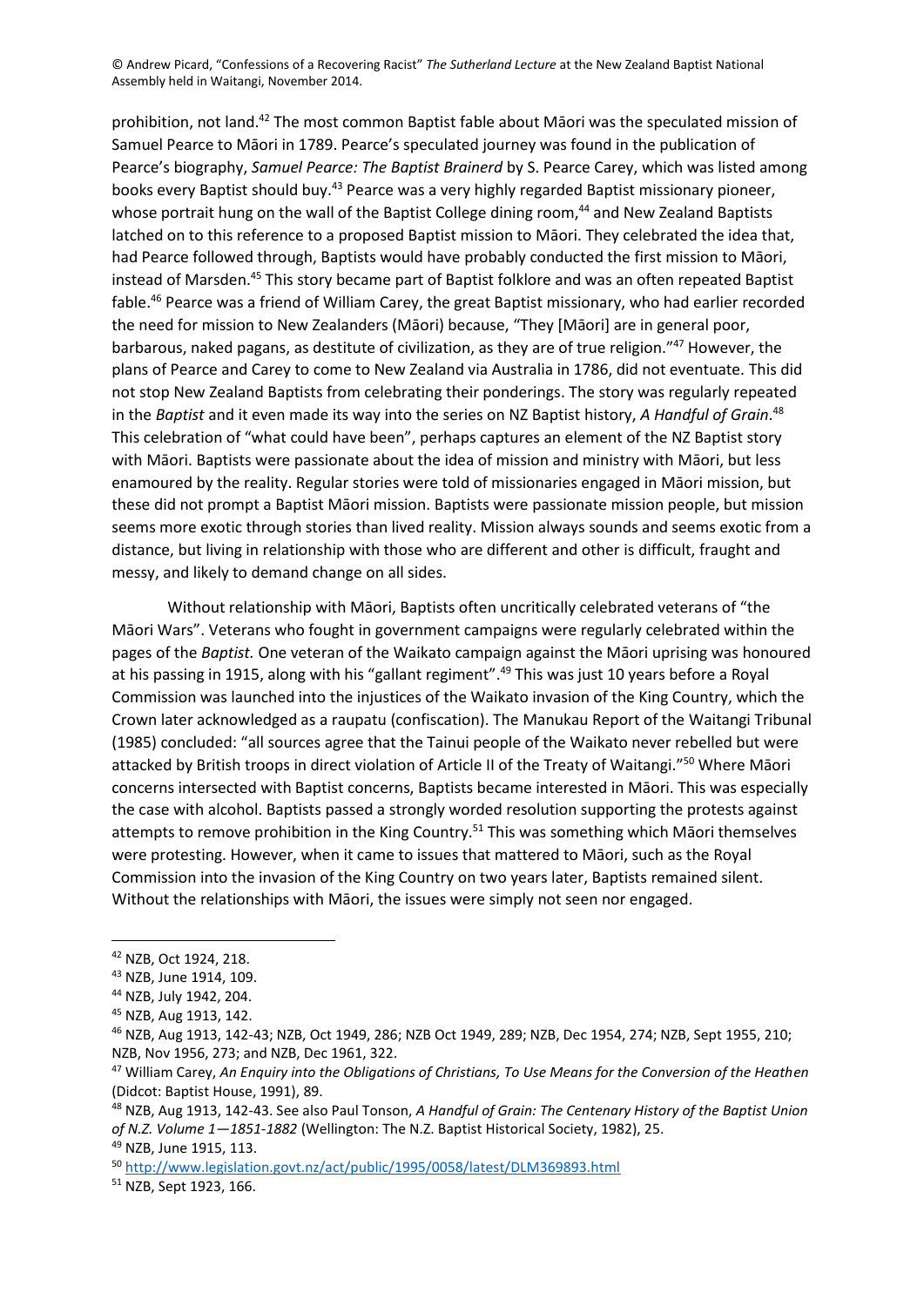In 1939, E. P. Y. Simpson wrote an analysis on why Baptists were failing with Māori. It gave a serious critique, but it also offered a different way forward. Baptists are like the Priest and the Levite, and pass by the problem of Baptists and Māori. In his analysis, we were simply unaware a problem exists.<sup>52</sup> Simpson argued that Baptists tend to either patronise, colonise or Europeanise Māori into Christianity and blithely move on assuming their duty is done. Views of Māori were formed by looking at the dregs of Māori society and assuming that the goal is to get them to give up racing, beer and dancing and come to Pākehā church services.<sup>53</sup> Simpson recounts an old Māori man's reflections on a missionary: ""He does not really care for my people. He wants to save their souls, but he does not try to understand them. He does not love them." "The Māori is justifiably indignant when he is "patronised" by the Pākehā. The older generation does not forget that the Pākehā destroyed much of the old Māori culture, and would even to-day stifle what remains of it. Nor can the older Māori forget that his ancestors were a highly cultured people when the ancestors of the Pākehā were savages."<sup>54</sup> These colonial ideals, says Simpson, label Māori as savages simply because Māori culture is different to European. The consequence of these prejudices, according to Simpson, is that Māori have an antipathy to things Pākehā, and who is to blame them? "The Māori has had very little reason to think of the Pākehā as his friend." Such shallow mission needs to be transformed into deep mission where the missionary "goes native" in their speech, thinking, and living, so that their life as well as their speech is a witness that Christ is mighty to save. Simpson gave the example of a young couple who are living among Māori, learning from them and loving them.<sup>55</sup> The couple were Normal and Phyllis Perry. The Perry's were Baptists who went to work for the Presbyterians among Māori. Simpson's judgment of the significance of their work proved to be true. Sir Norman Perry went on to be knighted nearly forty years later for his lifelong services to Māori.<sup>56</sup>

The late 1940s and the 1950s saw the rise of the second Baptist Māori Mission which has transformed into the Baptist Māori Ministries we know today. After a long scoping process by some committed people such as Ralph Page and Arthur Mead, the quest for a second Baptist Māori Mission finally saw the light of day. Some 70 years after its predecessor, the second Māori mission began with Des Jones and Joan Milner joining the growing Māori work at Pukekohe, which had developed from the vision of Ian Christensen. This was at a time when Pukekohe was known by some as the racist capital of NZ. Māori were made to sit downstairs at the movie theatres, had to sit in separate barber's chairs for their haircuts, and were refused service at the pub.<sup>57</sup> At the 1954 Assembly, tribute was given to the persistent and tenacious work of Ralph Page and Arthur Mead over the many years of work that led to this point.<sup>58</sup> This marked a significant change in Baptist relations to Māori, as the denomination became impassioned for the new Baptist Māori Mission. Descriptions of the newly begun work in Pukekohe were nothing less than dramatic. "Our Māori Session was quite breath-taking. T. R. Page, who might easily be taken for a dweller by some Lake Placid, was almost as volcanic as Ngauruhoe. Likewise the Rev. Ian Christensen, of Pukekohe. We are really going to town in this work." 59

<sup>52</sup> NZB, August 1939, 245.

<sup>53</sup> NZB, August 1939, 245.

<sup>54</sup> NZB, August 1939, 245.

<sup>55</sup> NZB, August 1939, 245.

<sup>56</sup> [http://www.nzherald.co.nz/business/news/article.cfm?c\\_id=3&objectid=10395732](http://www.nzherald.co.nz/business/news/article.cfm?c_id=3&objectid=10395732)

<sup>57</sup> Laurie Guy, *Shaping Godzone: Public Issues and Church Voices in New Zealand 1840-*2000 (Wellington: Victoria University Press, 2011), chpt 14. See also Des Jones' reflections on the beginning of NZ Baptist Māori Mission in Pukekohe, NZB, August 1990, 10.

<sup>58</sup> NZB, Dec 1954, 274.

<sup>59</sup> NZB, Dec 1955, 299.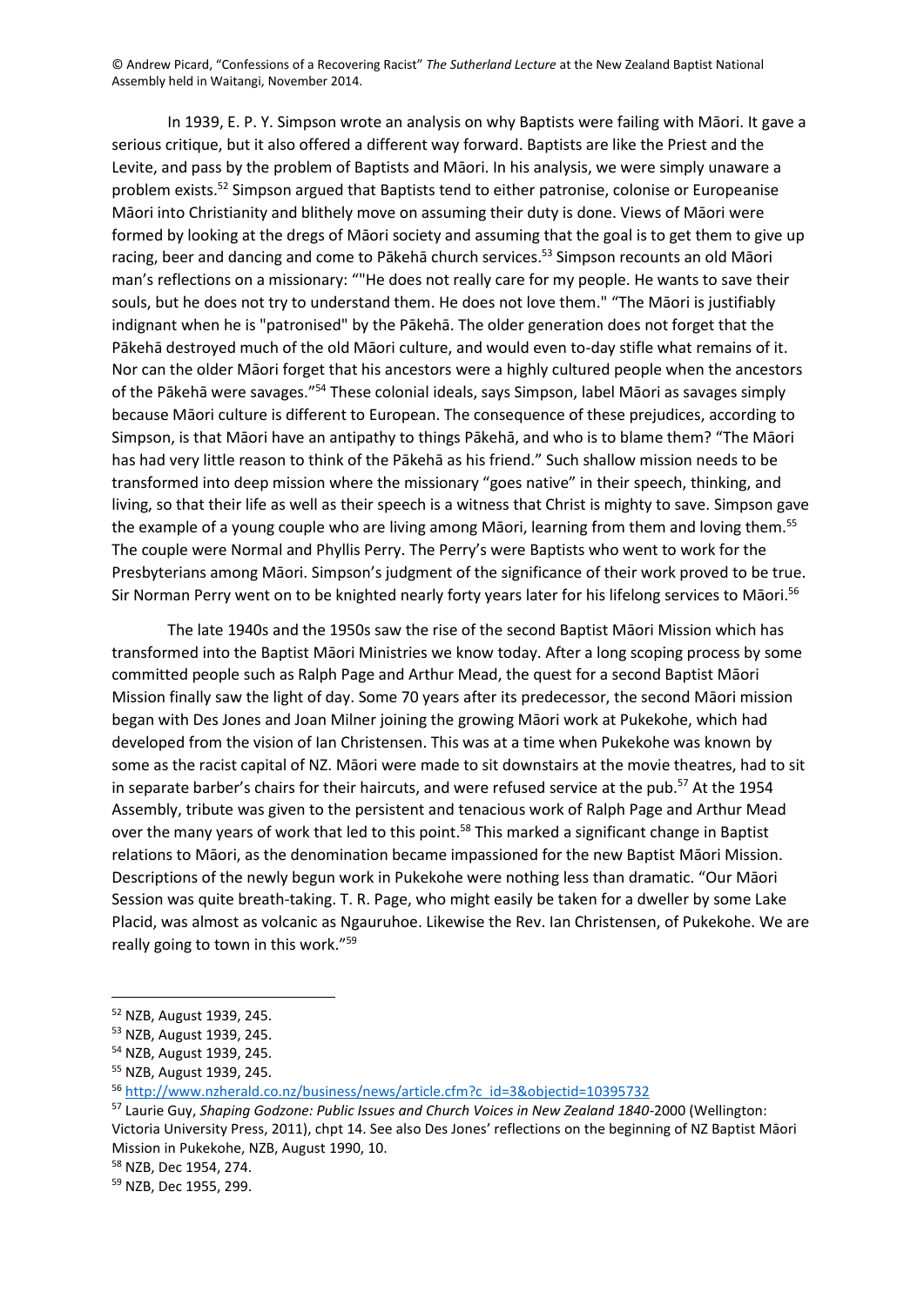The work of Des and Joan Jones and Joan Milner in Franklin, Tuakau, Port Waikato and Waiuku was remarkable. They embodied Simpson's call to love Māori culture, Māori thinking, Māori language and Māori life. They spent time living among Māori on the marae, learning the language and Māori culture.<sup>60</sup> David Moko tells me that Des' children were given Māori names by the kaumatua at birth, and their family are now part of the whakapapa of the marae where they worked. Both Des Jones and Joan Milner are alive today—I'm told that Joan is in her 90s and still attends Franklin Baptist—I'd love to listen, learn and celebrate their stories.

It is interesting to note the shift in Baptist discourse towards Māori. Whilst there remained a passion regarding alcohol's impact upon Māori, this became tempered by the acknowledgement that the contemporary plight of Māori was bound up in the Pākehā colonisation of Māori. There became an acknowledgement that there was a need to "Blame the Pākehā" for the colonising past which had had a devastating impact upon Māori. Evangelistic concern about the spread of Mormonism amongst Māori was now tempered by the failure of Pākehā in their treatment of Māori. "Then there was the introduction of alcohol—a story of which every white man in New Zealand should be thoroughly ashamed. Over all lay suspicion of the British seizing Māori land. This ultimately provoked the Māori wars. They were a bad blow to the spread of Christianity in New Zealand. These factors should be remembered when we speak of the spread of Mormonism among the Māoris." <sup>61</sup> Des Jones wrote on the issues of alcohol amongst Māori in the early 1960s and the impact of urban drift.

The impact of the European upon Māori life has been such as to cause them re-occurring problems and perplexities. Some investigators hold that the adjustments that Māori society is called upon to make are as great today as in the time when trader, settler and missionary brought new standards and asked the Māori to accept them. For many today, the main cause of upheaval is the necessity to leave the country districts and move to the town in search of work. New values and a new order of life have to be made or at least is expected of them overnight and many are embarrassed as they are not sure what is expected of them—let alone being able to accomplish it. It would be true to say that the widespread drunkenness is symptomatic of their bewilderment.<sup>62</sup>

Through the growing relationships with Māori, Baptists became aware of some of the complexities involved in considering issues Māori were facing as a result of colonisation. This shift in discourse was a result of Baptists living in relationship with Māori.

Whilst Pākehā Baptist missionaries like Des and Joan Jones and Joan Milner need to be celebrated, Baptists also have to learn from and celebrate the Māori communities and maraes who partnered with the Baptist missionaries. History is not just found in reading the journals of Pākehā missionaries, it's also in the oral traditions of the people who hosted them, loved them and developed them. Mission and ministry doesn't simply flow one way, it is a shared partnership and journey of transformation under God. What are the stories of the people of the maraes where they lived and visited? David tells me that there's three or four generations of Māori Christians in those areas. I'd love to hear their stories, in which we find more of the Baptist story. Another I'd love to hear is the story of Temuka Baptist who, out of their small resources, ran a Sunday School ministry at Arowhenua marae from 1953 until the early 1990s. They responded to a request of "a cultured

<sup>60</sup> NZB, Feb 1958, 345.

<sup>61</sup> NZB, Aug 1958, 479.

<sup>62</sup> NZB, May 1961, 125-26.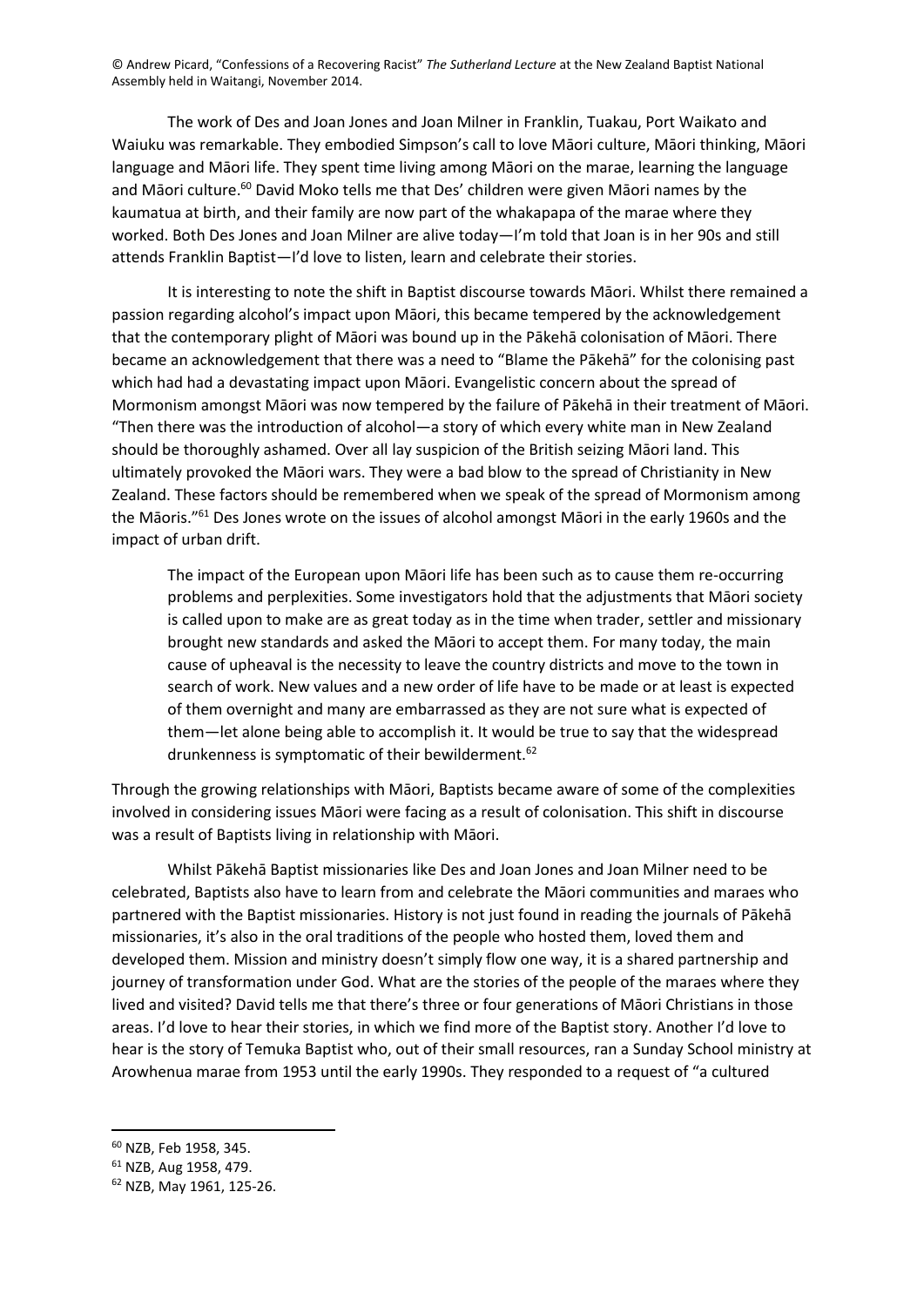Māori lady" for a Sunday School.<sup>63</sup> What was her name and what was her story? She instigated a significant ministry in one of our churches. It's interesting to note that Māori weren't named in the Baptist for years – they were that cultured Māori, or a poor Māori, or the first Māori delegate. What were their names? Also, can we learn the stories of the marae at Te Wairoa, Tahuna marae (where the Jones' lived), Tauranganui marae, Arowhenua marae and the maraes of South Auckland where Des and Joan Jones and Joan Milner were hosted, supported and loved? Reading through the Baptist, there were a variety of maraes where Baptist churches worked throughout the country. In this research, it was a surprise to see how many churches were visiting maraes, singing Māori worship songs with United Māori Mission in their service, or having guest Māori speakers (like Hone Harawera's grandfather who often preached in Baptist churches).<sup>64</sup> What might we learn about the Baptist story in these stories? What might we learn from listening to the stories of some of our Māori leaders like Sam Emory, Lionel Stewart, David Moko, Sandy Kerr, Peter Mihaiere, Rewai and Josie Te Kahu, Luke Kaa Morgan or many others?

It is in these real relationships of belonging with Māori that we begin to learn what it means to be Pākehā. The church, as the community of the Spirit, has been called into one body to display God's purposes to reconcile all things in Christ to the world. The church, in its rich variety, displays God's reconciling purposes to the cosmos. This reconciliation is not the casting aside of our cultural difference for some Christ culture (which often means dominant culture). It is not, "great, I'm so pleased you're here, now change to become like me." It's, "great, I'm so pleased you're here, now how is Christ changing us to become more like him in our distinct expressions?" It is this reconciliation of a community of otherness-in-relation that displays God's wise purposes to the world in its rich variety. It is a call to learn to love one another as an other. To love the otherness of the other, in all our graced complexities.

This image of the church as a reconciled body has been at the core of Baptist selfunderstanding. In her recent Whitley lecture, Helen Dare suggests that Baptists are people who are "on the way, and in the fray." To be "on the way" is to be in committed covenant relationships with one another as an other. This understanding of covenant relationship is something that the Baptists of Aotearoa might be able to enrich through as we learn to honour the treaty. To be "in the fray", is the acknowledgement that such relationships are not imagined relationships, but real relationships. Relational space is negotiated space, and being "in the fray" is a commitment to struggle with one another as an other. Instead of the negative depiction of bickering Baptists, Dare argues that this commitment to struggle with God, life and one another empowers our otherness.<sup>65</sup> The scriptures give witness to God's commitment to be in the fray. Walter Bruggemann, the Old Testament scholar, who writes, "The God of Israel is characteristically 'in the fray' . . . Conversely, the God of Israel is rarely permitted, in the rhetoric of Israel, to be safe and unvexed 'above the fray."<sup>66</sup> I find this call to be "on the way, and in the fray" helpful when I think of a narrative of belonging in relationship with Māori. I would like to ask Māori friends if they feel like I am "on the way and in the fray" with them. Are we as a denomination "on the way and in the fray" with Māori? "On the way and in the fray" acknowledges the risk involved in relationships. Perceived or fictitious Māori respond as Pākehā wish fulfilment and remain as non-persons. Alison Jones notes that the continued attempts to find synthesis between the thesis and its antithesis assume a redemptive solution is necessary, usually on the terms of Pākehā. What is needed is not a redemptive solution that homogenises the otherness

<sup>63</sup> NZB, April 1953, 96.

<sup>64</sup> NZB, Dec 1945, 321.

<sup>65</sup> Helen Dare, "'In the Fray'" in *The Plainly Revealed Word of God*.

<sup>66</sup> Helen Dare, "'In the Fray'" in *The Plainly Revealed Word of God*, 240.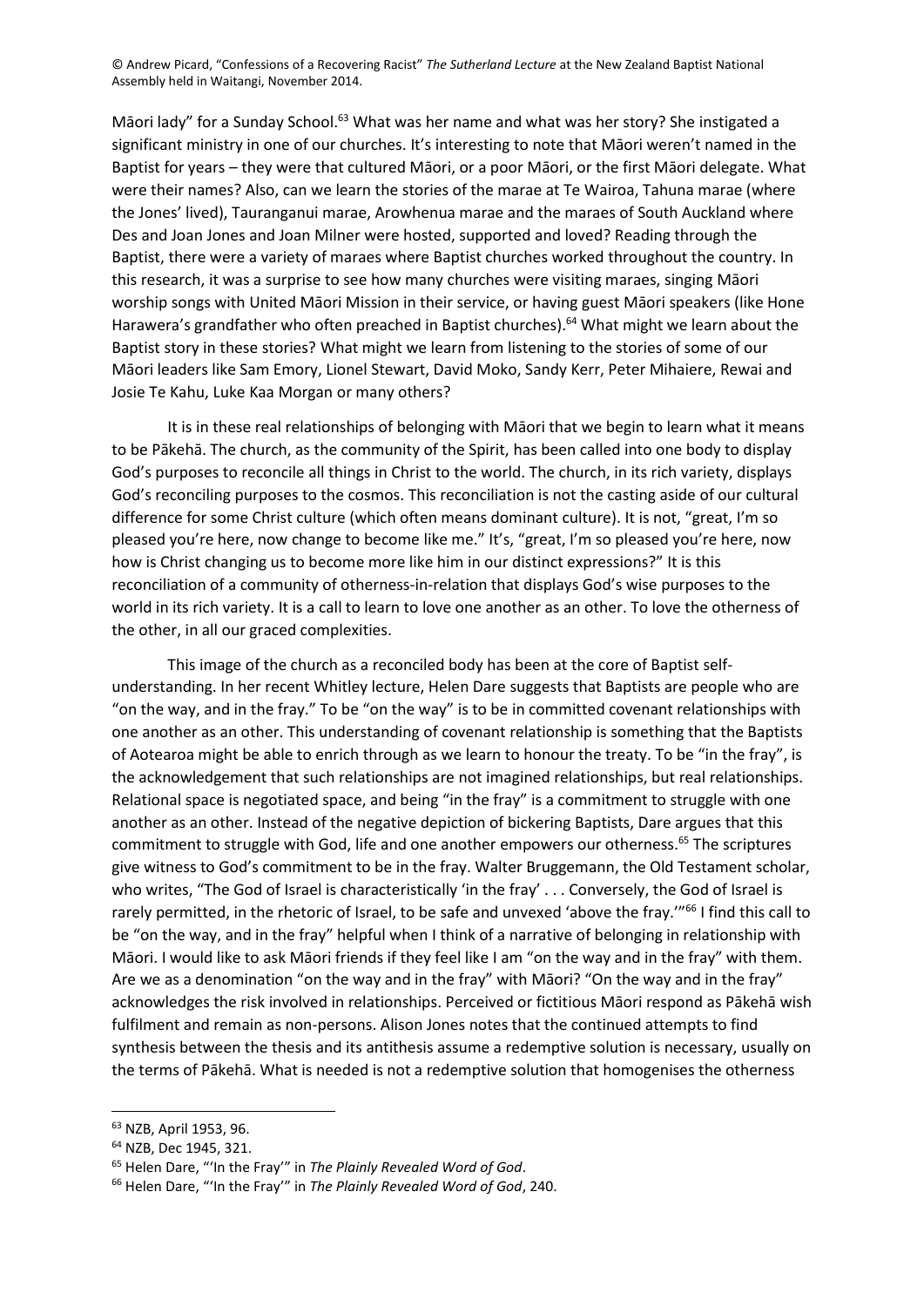of Māori and Pākehā, but a commitment to engage in the struggle of otherness-in-relation. The otherness of Māori and Pākehā is not merely different, but incompatible.<sup>67</sup> The true reality is found in Ranginui Walker's use of Rewi Maniapoto's phrase, a struggle without end.<sup>68</sup> "All that becomes possible is a tension. Contradictory and irreconcilable realities sit **in interminable tension** with the other. And in the *tension* between contradictory realities is the *ake ake ake*, the endless struggle – to know, to read, to understand, to work with, *to engage with*, others." <sup>69</sup> This does not mean a battle to see who wins, but the intensification of relationship that comes from truly engaging the otherness of the other. A relational struggle is not a battle where we fight for winners and losers. Struggle is a positive term, where engagement is intensified, and we are transformed to become more like Christ.

On this year's noho marae visit with Carey, one of the Māori students said, "I love this. I feel at home here. Like I don't have to explain myself or apologise for being Māori." They said that the awkward and sometimes uncomfortable experience of Pākehā going on to the marae is the same experience they had every week going to church. They made the point of asking, in your church, who has to adjust to fit in? If your answer is no one, they that space is designed for people like you. Privilege is like having the wind at your back when you are riding a bicycle; you do not realise you have it until you have to turn around a bike into the wind.<sup>70</sup> To be belong in relationship with Māori means, as Mikaere has noted, that Pākehā will need to give up the control of decision making and entrust Māori to lead through their own personal agency.<sup>71</sup> What might it look like to give power in our churches and organisations to Māori to lead us in a process towards greater gospel faithfulness which Pākehā don't control? It may mean the ceasing of assumed forms of worship, traditions, practices, and rituals and the development of forms which are strange to Pākehā, but normal for Māori. It is unlikely that the normativity of settled Pākehā worship practices carry much meaning for Māori. Possibilities may emerge of developing new forms of church worship which do not negativise Māori. This will take a leap of faith in Māori by Pākehā or else Māori will, once again, be assimilated into the *status quo*. <sup>72</sup> Within the church this leap of faith is not only trusting Māori to lead with their own personal agency, it is also a leap of faith in the God who called has us together into one body, in our rich variety, to be his people and display his reconciling purposes to all the world.

I've found it hard to respond to the many calls to celebrate and move into the future this year. It's not because I'm simply a Grinch about history. Of course I want to celebrate the coming of the gospel to NZ, but I want to celebrate by remembering rightly rather than imagining. Because it's in remembering rightly that I am faced with the truth. As I've tried to remember, I believe my first posture is not celebration but confession. I want to confess my sin; the sins of racism which I have committed and colluded in. I want to confess my sin, apologise and ask for forgiveness. I confess that I have participated in, colluded in, endorsed, spoken and perpetuated racism, and I want to say that I

<sup>67</sup> Alison Jones, "*Ka Whawhai Tonu Mātou*: The Interminable Problem of Knowing Others" Unpublished Inaugural Professorial Lecture, University of Auckland, October 2007, 9. Available online: [https://cdn.auckland.ac.nz/assets/education/about/schools/tepuna/docs/Inaugural\\_Lecture.pdf](https://cdn.auckland.ac.nz/assets/education/about/schools/tepuna/docs/Inaugural_Lecture.pdf) n.p. Cited 9 October, 2014.

<sup>68</sup> Ranginui Walker, *Ka Whawhai Tonu Matou: Struggle Without End* (Auckland: Penguin, 1990).

<sup>69</sup> Alison Jones, "*Ka Whawhai Tonu Mātou*: The Interminable Problem of Knowing Others" Unpublished Inaugural Professorial Lecture, University of Auckland, October 2007, 10.

<sup>70</sup> Robin Ryle, *Questioning Gender: A Sociological Exploration* (Thousand Oaks: Pine Forge Press, 2012), 19.

 $71$  Ani Mikaere, "Are We All New Zealanders Now? A Māori Response to the Pākeha Quest for Indigeneity," in *Colonising Myths – Māori Realities: He Rukuruku Whakaaro* (Wellington, Huia, 2011), 117.

<sup>72</sup> Ani Mikaere, "Are We All New Zealanders Now? A Māori Response to the Pākeha Quest for Indigeneity," in *Colonising Myths – Māori Realities: He Rukuruku Whakaaro* (Wellington, Huia, 2011).